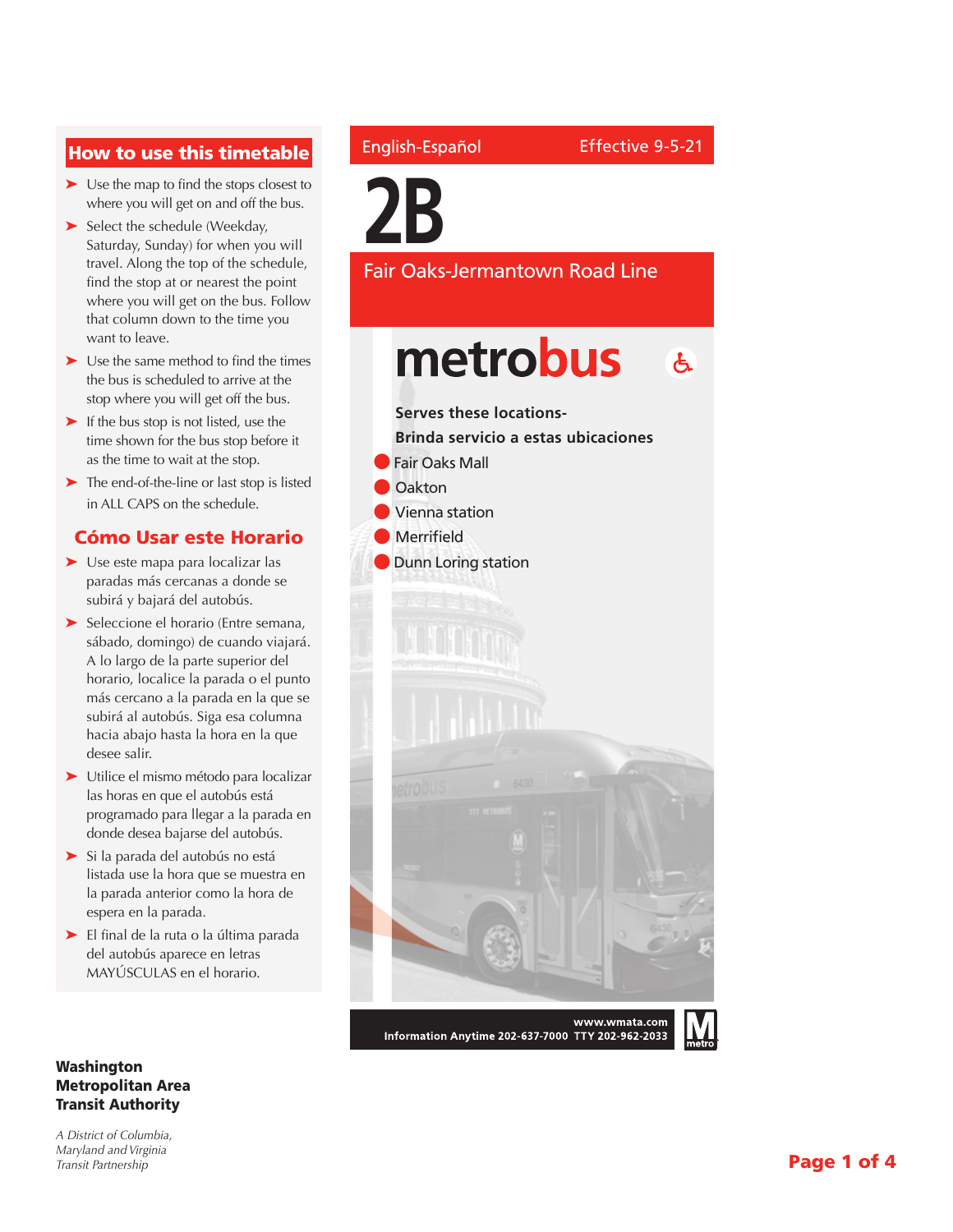**2B** Fair Oaks-Jermantown Road Line

# **Effective Sunday, September 5, 2021**

**A partir del domingo, 5 de septiembre de 2021**



(2/97)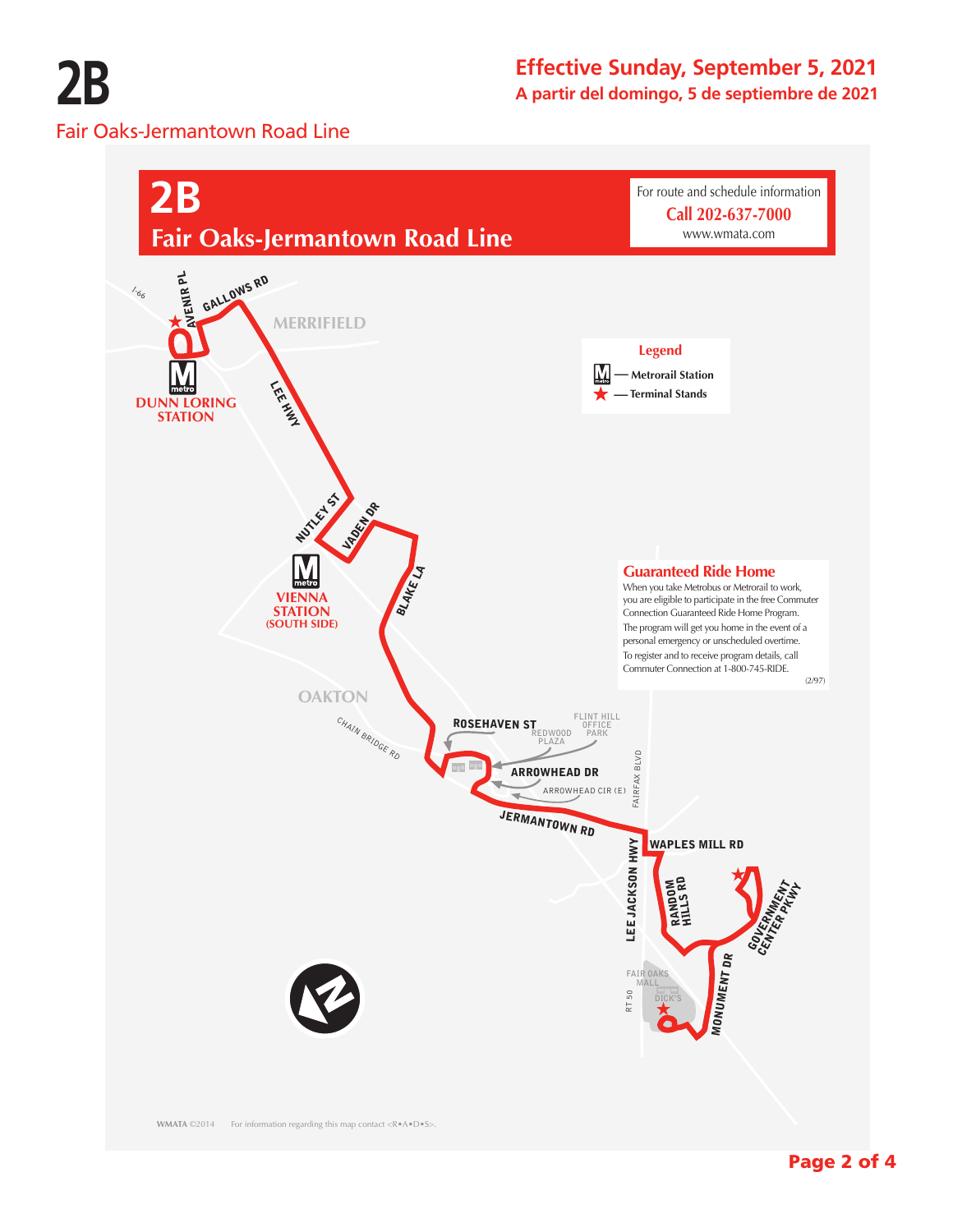## Fair Oaks-Jermantown Road Line

| Westbound To Fair Oaks Mall |                                                |                        |                                            |                                                    |                                                                                   |                                                       |  |
|-----------------------------|------------------------------------------------|------------------------|--------------------------------------------|----------------------------------------------------|-----------------------------------------------------------------------------------|-------------------------------------------------------|--|
|                             | <b>Monday thru Friday - De Lunes a viernes</b> |                        |                                            |                                                    |                                                                                   |                                                       |  |
| Route<br>Number             | <b>Dunn Loring</b><br>M                        | Vienna<br>(south side) | Arrowhead<br>Dr.<br>at<br>Redwood<br>Plaza | <b>Waples</b><br>Mill<br>Rd.<br>&<br><b>Rt. 50</b> | <b>FAIRFAX</b><br><b>COUNTY</b><br><b>GOVERN-</b><br><b>MENT</b><br><b>CENTER</b> | <b>FAIR</b><br><b>OAKS</b><br><b>MALL</b><br>(Dick's) |  |
|                             |                                                |                        | <b>AM Service - Servicio matutino</b>      |                                                    |                                                                                   |                                                       |  |
| 2B                          | 6:00                                           | 6:13                   | 6:25                                       | 6:34                                               | 6:39                                                                              | ä,                                                    |  |
| 2B                          | 6:40                                           | 6:55                   | 7:09                                       | 7:18                                               | $\qquad \qquad \blacksquare$                                                      | 7:26                                                  |  |
| 2B                          | 7:20                                           | 7:35                   | 7:49                                       | 7:58                                               | ÷                                                                                 | 8:06                                                  |  |
| 2B                          | 8:00                                           | 8:16                   | 8:32                                       | 8:41                                               |                                                                                   | 8:50                                                  |  |
| 2B                          | 8:40                                           | 8:56                   | 9:12                                       | 9:21                                               |                                                                                   | 9:30                                                  |  |
| 2B                          | 9:20                                           | 9:34                   | 9:47                                       | 9:55                                               | $\overline{a}$                                                                    | 10:04                                                 |  |
| 2B                          | 10:20                                          | 10:34                  | 10:47                                      | 10:55                                              | ÷                                                                                 | 11:04                                                 |  |
| 2B                          | 11:20                                          | 11:34                  | 11:47                                      | 11:55                                              | $\overline{a}$                                                                    | 12:04                                                 |  |
|                             |                                                |                        | <b>PM Service - Servicio vespertino</b>    |                                                    |                                                                                   |                                                       |  |
| 2B                          | 12:20                                          | 12:34                  | 12:47                                      | 12:55                                              | ٠                                                                                 | 1:04                                                  |  |
| 2B                          | 1:20                                           | 1:34                   | 1:47                                       | 1:55                                               | $\overline{\phantom{0}}$                                                          | 2:04                                                  |  |
| 2B                          | 2:20                                           | 2:35                   | 2:51                                       | 3:01                                               | ä,                                                                                | 3:11                                                  |  |
| 2B                          | 3:20                                           | 3:35                   | 3:51                                       | 4:01                                               | $\overline{\phantom{0}}$                                                          | 4:11                                                  |  |
| 2B                          | 4:00                                           | 4:15                   | 4:31                                       | 4:41                                               |                                                                                   | 4:51                                                  |  |
| 2B                          | 4:40                                           | 5:00                   | 5:19                                       | 5:29                                               | $\overline{\phantom{0}}$                                                          | 5:38                                                  |  |
| 2B                          | 5:20                                           | 5:40                   | 5:59                                       | 6:09                                               | i.                                                                                | 6:18                                                  |  |
| 2B                          | 6:00                                           | 6:17                   | 6:33                                       | 6:42                                               | $\overline{\phantom{0}}$                                                          | 6:51                                                  |  |
| 2B                          | 6:40                                           | 6:57                   | 7:13                                       | 7:22                                               | ٠                                                                                 | 7:31                                                  |  |
| 2B                          | 7:20                                           | 7:33                   | 7:46                                       | 7:53                                               | $\overline{a}$                                                                    | 8:01                                                  |  |
| 2B                          | 8:20                                           | 8:33                   | 8:46                                       | 8:53                                               |                                                                                   | 9:01                                                  |  |
| 2B                          | 9:20                                           | 9:33                   | 9:46                                       | 9:53                                               | $\overline{a}$                                                                    | 10:01                                                 |  |
| 2B                          | 10:20                                          | 10:31                  | 10:42                                      | 10:48                                              |                                                                                   | 10:55                                                 |  |
| 2B                          | 11:20                                          | 11:31                  | 11:42                                      | 11:48                                              | 11:53                                                                             |                                                       |  |

## **Eastbound To Dunn Loring station**

| <b>Monday thru Friday</b> - De Lunes a viernes |                                  |                                           |                                             |                                              |                             |                                   |  |
|------------------------------------------------|----------------------------------|-------------------------------------------|---------------------------------------------|----------------------------------------------|-----------------------------|-----------------------------------|--|
| Route<br><b>Number</b>                         | Fair<br>Oaks<br>Mall<br>(Dick's) | Fairfax<br>County<br>Government<br>Center | <b>Waples</b><br>Mill<br>Rd.<br>&<br>Rt. 50 | Arrowhead<br>Dr.<br>& Arrowhead<br>Cir. (E.) | Vienna<br>M<br>(south side) | <b>DUNN</b><br><b>LORING</b><br>M |  |
|                                                |                                  |                                           |                                             | <b>AM Service - Servicio matutino</b>        |                             |                                   |  |
| 2B                                             | ÷,                               | 5:00                                      | 5:05                                        | 5:11                                         | 5:27                        | 5:39                              |  |
| 2B                                             | Ĭ.                               | 5:40                                      | 5:45                                        | 5:51                                         | 6:07                        | 6:19                              |  |
| 2B                                             | ٠                                | 6:20                                      | 6:25                                        | 6:32                                         | 6:50                        | 7:05                              |  |
| 2B                                             | $\overline{\phantom{a}}$         | 7:00                                      | 7:05                                        | 7:12                                         | 7:30                        | 7:45                              |  |
| 2B                                             | 7:50                             |                                           | 8:01                                        | 8:09                                         | 8:29                        | 8:46                              |  |
| 2B                                             | 8:50                             | $\overline{\phantom{0}}$                  | 9:01                                        | 9:09                                         | 9:29                        | 9:46                              |  |
| 2B                                             | 9:50                             | ٠                                         | 10:00                                       | 10:07                                        | 10:23                       | 10:37                             |  |
| 2B                                             | 10:50                            | -                                         | 11:00                                       | 11:07                                        | 11:22                       | 11:36                             |  |
| 2B                                             | 11:50                            |                                           | 12:00                                       | 12:07                                        | 12:22                       | 12:36                             |  |
| <b>PM Service - Servicio vespertino</b>        |                                  |                                           |                                             |                                              |                             |                                   |  |
| 2B                                             | 12:50                            | ä,                                        | 1:00                                        | 1:07                                         | 1:22                        | 1:36                              |  |
| 2B                                             | 1:50                             | $\overline{\phantom{0}}$                  | 2:00                                        | 2:07                                         | 2:22                        | 2:36                              |  |
| 2B                                             | 2:23                             | ÷                                         | 2:33                                        | 2:40                                         | 2:57                        | 3:13                              |  |
| 2B                                             | 3:03                             | $\overline{\phantom{0}}$                  | 3:13                                        | 3:20                                         | 3:37                        | 3:53                              |  |
| 2B                                             | 3:43                             | ÷                                         | 3:53                                        | 4:00                                         | 4:17                        | 4:33                              |  |
| 2B                                             | 4:23                             | $\overline{a}$                            | 4:33                                        | 4:40                                         | 4:57                        | 5:13                              |  |
| 2B                                             | 5:03                             | ä,                                        | 5:13                                        | 5:20                                         | 5:37                        | 5:53                              |  |
| 2B                                             | 5:50                             | $\overline{\phantom{a}}$                  | 6:00                                        | 6:07                                         | 6:24                        | 6:40                              |  |
| 2B                                             | 6:50                             | ÷                                         | 7:00                                        | 7:07                                         | 7:24                        | 7:40                              |  |
| 2B                                             | 7:50                             | $\overline{a}$                            | 7:59                                        | 8:04                                         | 8:18                        | 8:29                              |  |
| 2B                                             | 8:50                             | ÷                                         | 8:59                                        | 9:04                                         | 9:18                        | 9:29                              |  |
| 2B                                             | 9:50                             | ÷                                         | 9:59                                        | 10:04                                        | 10:18                       | 10:29                             |  |
| 2B                                             | 10:50                            |                                           | 10:59                                       | 11:04                                        | 11:18                       | 11:29                             |  |